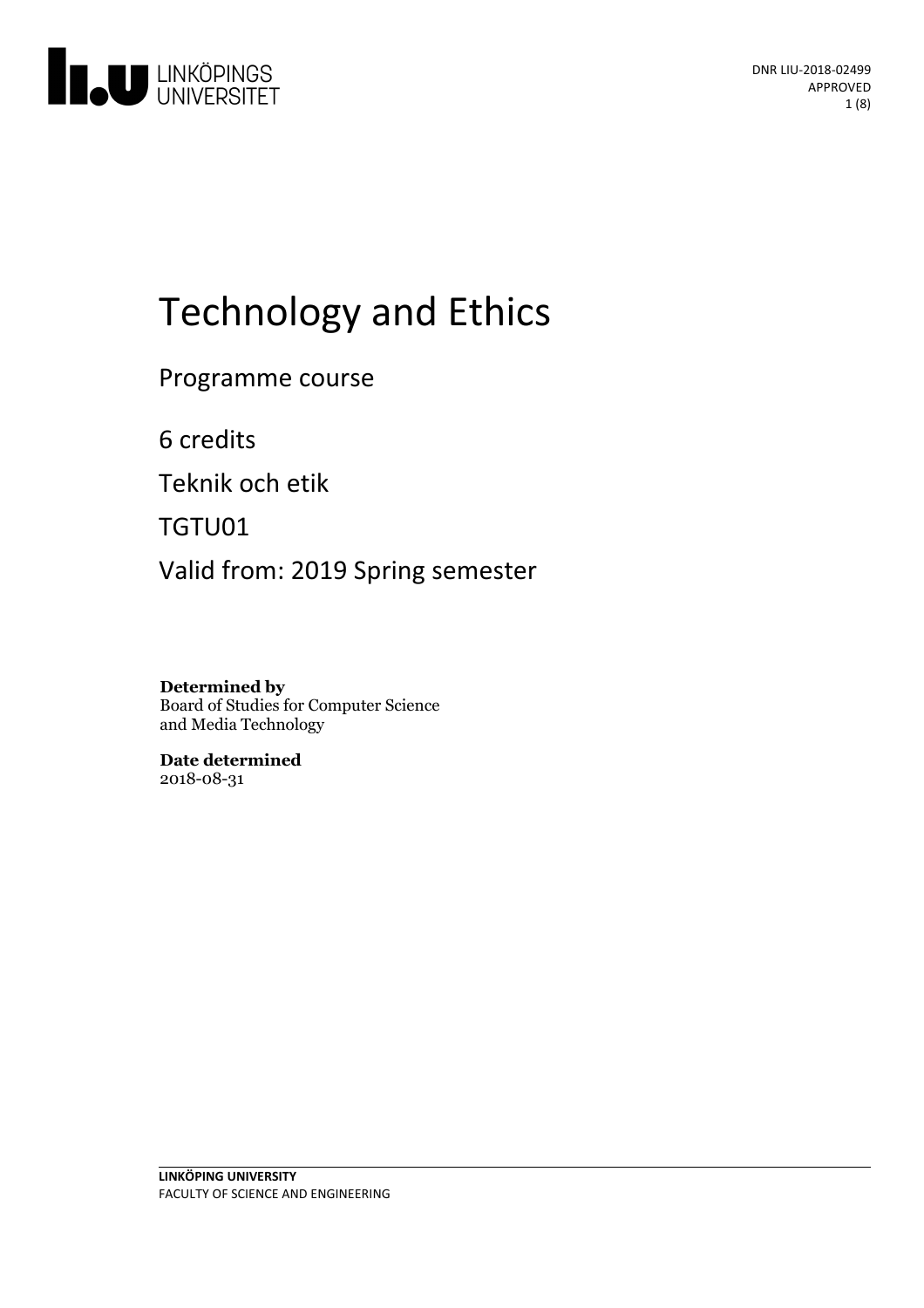# Main field of study

No Main Field of Study

Course level

First cycle

### Advancement level

 $G_1X$ 

# Course offered for

- Master's Programme in Protein Science
- Civil Engineering, B Sc in Engineering
- Computer Engineering, B Sc in Engineering
- Chemical Analysis Engineering, B Sc in Engineering
- Civic Logistics, Bachelor's Programme
- Electronics Design Engineering, M Sc in Engineering
- Communications, Transport and Infrastructure, M Sc in Engineering
- Media Technology and Engineering, M Sc in Engineering
- Engineering Electronics, B Sc in Engineering
- Chemistry, Bachelor´s Programme
- Computer Science and Engineering, M Sc in Engineering
- Industrial Engineering and Management International, M Sc in Engineering
- Industrial Engineering and Management, M Sc in Engineering
- Information Technology, M Sc in Engineering
- Chemical Biology, M Sc in Engineering
- Biomedical Engineering, M Sc in Engineering
- Computer Science and Software Engineering, M Sc in Engineering
- Mechanical Engineering, M Sc in Engineering
- Engineering Biology, M Sc in Engineering
- Applied Physics and Electrical Engineering International, M Sc in Engineering
- Applied Physics and Electrical Engineering, M Sc in Engineering
- Design and Product Development
- Energy-Environment-Management M Sc in Engineering
- Master's Programme in Physics and Nanoscience

### Entry requirements

Note: Admission requirements for non-programme students usually also include admission requirements for the programme and threshold requirements for progression within the programme, or corresponding.

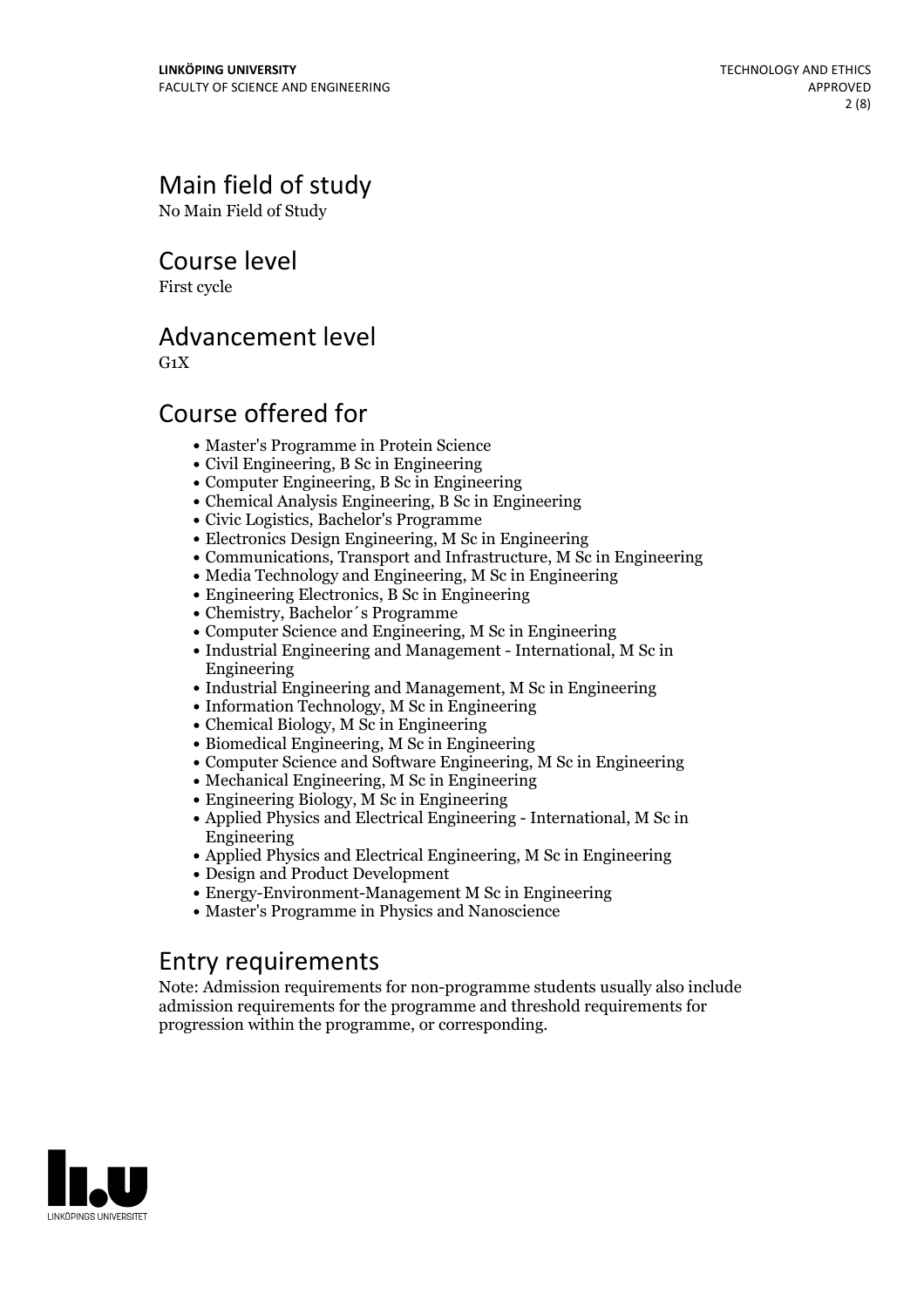### Prerequisites

Requisite general qualifications for university.

# Intended learning outcomes

The central aim of the course is for the student to enhance his/her ability for ethical reflection aided by the different analytical tools of philosophical ethics with special focus on ethical challenges concerning technology and engineering. After completing the course the student shall be able to:

- Describe and explain central theories, principles and concepts within normative ethics.<br>• Describe and explain ethical challenges connected to the engineering
- Orally discuss, analyze and evaluate different ethical viewpoints.<br>• Apply ethical theories, principles and concepts to particular cases and
- 
- 
- 
- situations.<br>• Take a stance on ethical issues in a constructive and argument based way.<br>• In cooperation with others in writing investigate, analyze and problematize an ethical issue in the form of a short paper.

### Course content

Lectures and seminars cover both general ethical theory and specific areas of technology and engineering ethics. Selection of cases for discussion and analyzis varies with the literature for the course. Areas that are covered:

Working with ethical problems: methodological issues, analytical tools and basic

concepts. Central theories, principles and concepts within normative ethics: responsibility, justice, rights, consequentialism, deontology, human dignity Technology and ethics: technological development and moral responsibility, technology

assessment, surveillance and privacy, risk<br>Professional ethics and engineering ethics: particular cases and problems, professional codes of ethics. The course shall in general provide the participant with opportunities for reflection on his/her future professional role as an engineer and on what ethical responsibilities that may bring.

# Teaching and working methods

The scheduled parts of the course consists in lectures, seminars, instruction for paper writing and a paper seminar.

# Examination

|                                                         | TEN2 Written examination         | 4.5 credits U, 3, 4, 5 |  |
|---------------------------------------------------------|----------------------------------|------------------------|--|
|                                                         | UPG3 Written assignment. Seminar | 1.5 credits U.G        |  |
| Attendance to at least 75% of the lectures is required. |                                  |                        |  |

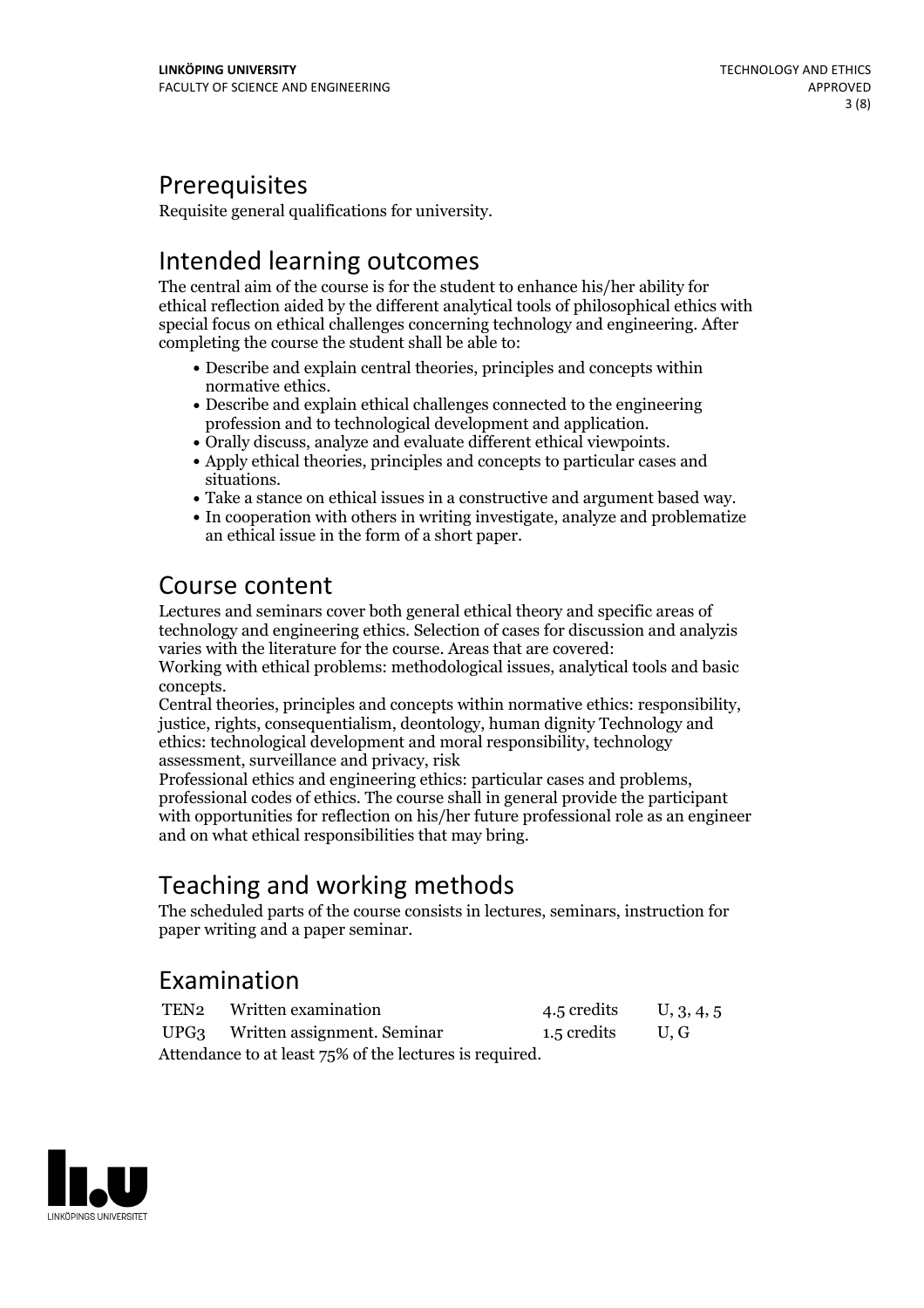Grades Alternative-grade scale, LiU, U, 3, 4, 5

Department Institutionen för Tema

# Director of Studies or equivalent

Maria Eidenskog

Examiner

Elin Palm

# Course website and other links

### Education components

Preliminary scheduled hours: 30 h Recommended self-study hours: 130 h

# Course literature

**Compendia**

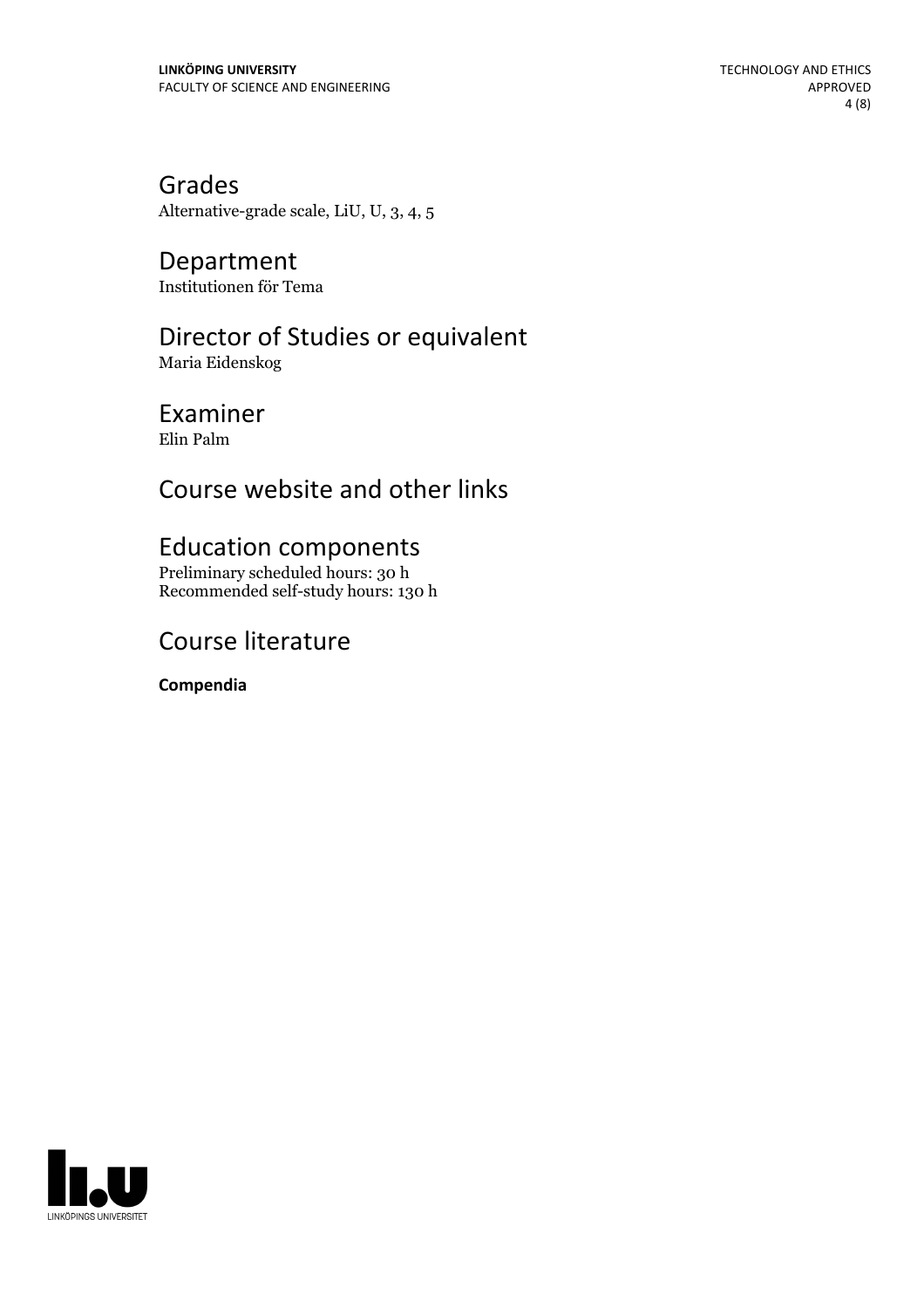# **Common rules**

### **Course syllabus**

A syllabus has been established for each course. The syllabus specifies the aim and contents of the course, and the prior knowledge that a student must have in order to be able to benefit from the course.

### **Timetabling**

Courses are timetabled after a decision has been made for this course concerning its assignment to a timetable module. A central timetable is not drawn up for courses with fewer than five participants. Most project courses do not have a central timetable.

### **Interrupting a course**

The vice-chancellor's decision concerning regulations for registration, deregistration and reporting results (Dnr LiU-2015-01241) states that interruptions in study are to be recorded in Ladok. Thus, all students who do not participate in a course for which they have registered must record the interruption, such that the registration on the course can be removed. Deregistration from <sup>a</sup> course is carried outusing <sup>a</sup> web-based form: www.lith.liu.se/for-studenter/kurskomplettering?l=sv.

### **Cancelled courses**

Courses with few participants (fewer than 10) may be cancelled or organised in a manner that differs from that stated in the course syllabus. The board of studies is to deliberate and decide whether a course is to be cancelled orchanged from the course syllabus.

### **Regulations relatingto examinations and examiners**

Details are given in a decision in the university's rule book: http://styrdokument.liu.se/Regelsamling/VisaBeslut/622678.

### **Forms of examination**

### **Examination**

Written and oral examinations are held at least three times a year: once immediately after the end of the course, once in August, and once (usually) in one of the re-examination periods. Examinations held at other times are to follow a decision of the board of studies.

Principles for examination scheduling for courses that follow the study periods:

courses given in VT1 are examined for the first time in March, with re-

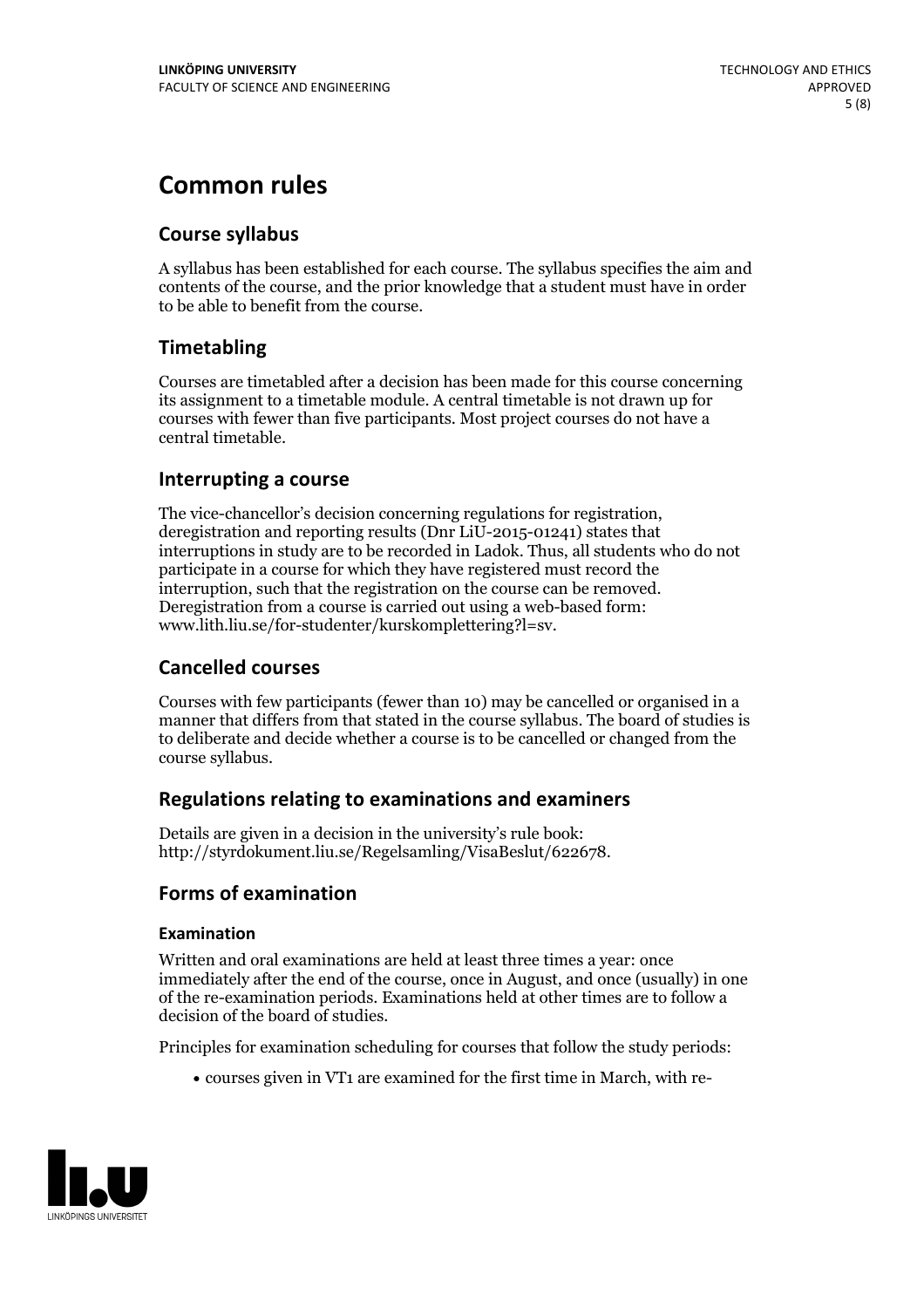examination in June and August

- courses given in VT2 are examined for the first time in May, with re-examination in August and October
- courses given in HT1 are examined for the first time in October, with re-examination in January and August
- courses given in HT2 are examined for the first time in January, with re-examination at Easter and in August.

The examination schedule is based on the structure of timetable modules, but there may be deviations from this, mainly in the case of courses that are studied and examined for several programmes and in lower grades (i.e. 1 and 2).

- Examinations for courses that the board of studies has decided are to be held in alternate years are held only three times during the year in which
- the course is given.<br>• Examinations for courses that are cancelled or rescheduled such that they are not given in one or several years are held three times during the year that immediately follows the course, with examination scheduling that corresponds to the scheduling that was in force before the course was cancelled or rescheduled.<br>• If teaching is no longer given for a course, three examination occurrences
- are held during the immediately subsequent year, while examinations are at the same time held for any replacement course that is given, or alternatively in association with other re-examination opportunities. Furthermore, an examination is held on one further occasion during the next subsequent year, unless the board of studies determines otherwise.<br>• If a course is given during several periods of the year (for programmes, or
- on different occasions for different programmes) the board orboards of studies determine together the scheduling and frequency of re-examination occasions.

#### **Registration for examination**

In order to take an examination, a student must register in advance at the Student Portal during the registration period, which opens 30 days before the date of the examination and closes 10 days before it. Candidates are informed of the location of the examination by email, four days in advance. Students who have not registered for an examination run the risk of being refused admittance to the examination, if space is not available.

Symbols used in the examination registration system:

- \*\* denotes that the examination is being given for the penultimate time.
- \* denotes that the examination is being given for the last time.

#### **Code of conduct for students during examinations**

Details are given in a decision in the university's rule book: http://styrdokument.liu.se/Regelsamling/VisaBeslut/622682.

#### **Retakes for higher grade**

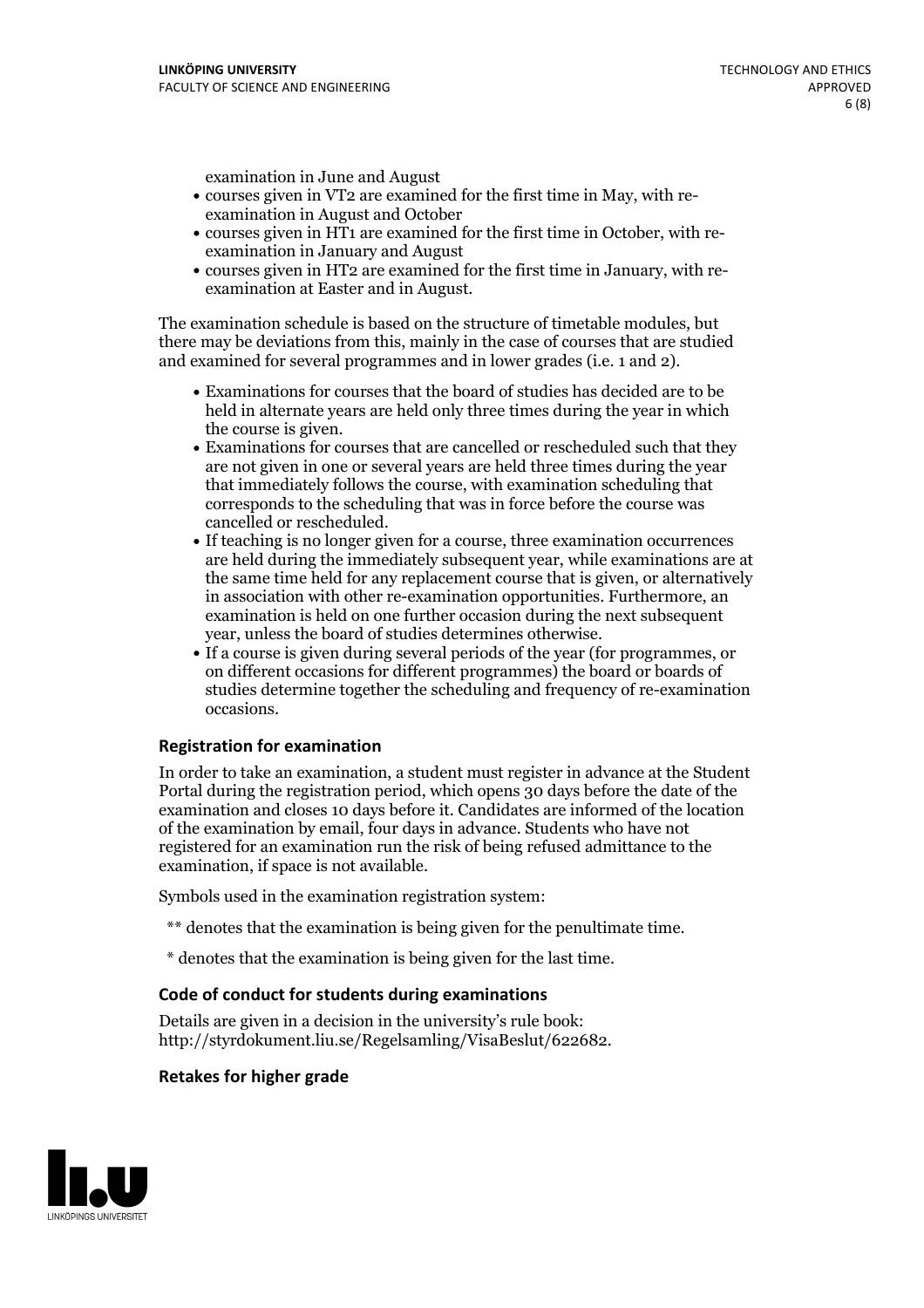Students at the Institute of Technology at LiU have the right to retake written examinations and computer-based examinations in an attempt to achieve a higher grade. This is valid for all examination components with code "TEN" and "DAT". The same right may not be exercised for other examination components, unless otherwise specified in the course syllabus.

### **Retakes of other forms of examination**

Regulations concerning retakes of other forms of examination than written examinations and computer-based examinations are given in the LiU regulations for examinations and examiners, http://styrdokument.liu.se/Regelsamling/VisaBeslut/622678.

#### **Plagiarism**

For examinations that involve the writing of reports, in cases in which it can be assumed that the student has had access to other sources (such as during project work, writing essays, etc.), the material submitted must be prepared in accordance with principles for acceptable practice when referring to sources (references or quotations for which the source is specified) when the text, images, ideas, data, etc. of other people are used. It is also to be made clear whether the author has reused his or her own text, images, ideas, data, etc. from previous examinations.

A failure to specify such sources may be regarded as attempted deception during examination.

#### **Attempts to cheat**

In the event of <sup>a</sup> suspected attempt by <sup>a</sup> student to cheat during an examination, or when study performance is to be assessed as specified in Chapter <sup>10</sup> of the Higher Education Ordinance, the examiner is to report this to the disciplinary board of the university. Possible consequences for the student are suspension from study and a formal warning. More information is available at https://www.student.liu.se/studenttjanster/lagar-regler-rattigheter?l=sv.

#### **Grades**

The grades that are preferably to be used are Fail (U), Pass (3), Pass not without distinction  $(4)$  and Pass with distinction  $(5)$ . Courses under the auspices of the faculty board of the Faculty of Science and Engineering (Institute of Technology) are to be given special attention in this regard.

- 1. Grades U, 3, 4, 5 are to be awarded for courses that have written
- examinations. 2. Grades Fail (U) and Pass (G) may be awarded for courses with <sup>a</sup> large degree of practical components such as laboratory work, project work and group work.

#### **Examination components**

- 
- 1. Grades U, 3, 4, <sup>5</sup> are to be awarded for written examinations (TEN). 2. Grades Fail (U) and Pass (G) are to be used for undergraduate projects and other independent work.